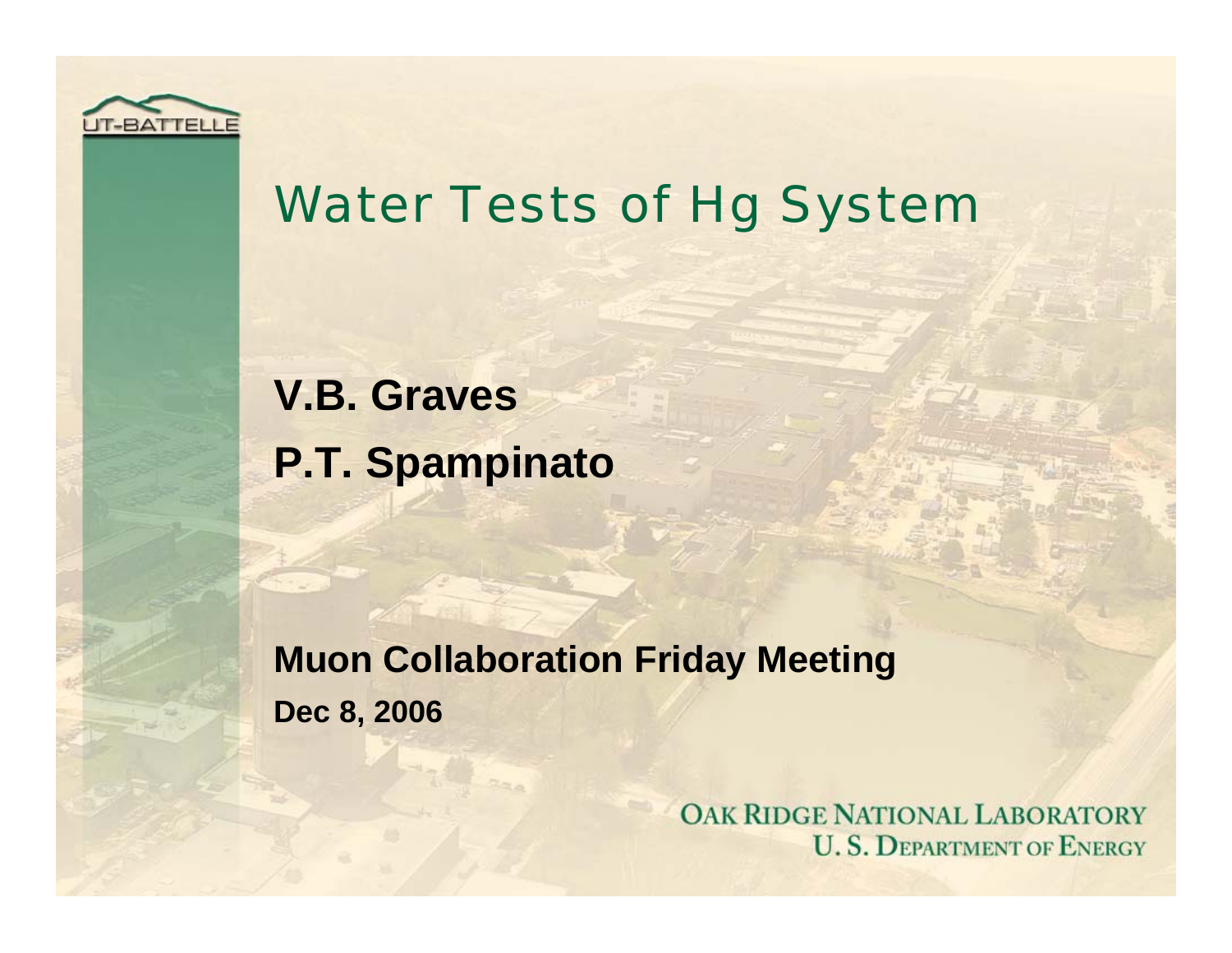## System Assembly Nearly Complete

- **Primary containment completed**
	- **Issues with piping resolved, final fit-up completed**
- **All sensors and optical diagnostics installed and operational**
- **Final steps to assemble secondary containment underway**

**OAK RIDGE NATIONAL LABORATORY U. S. DEPARTMENT OF ENERGY**





MC Friday Meeting 8 Dec 2006 2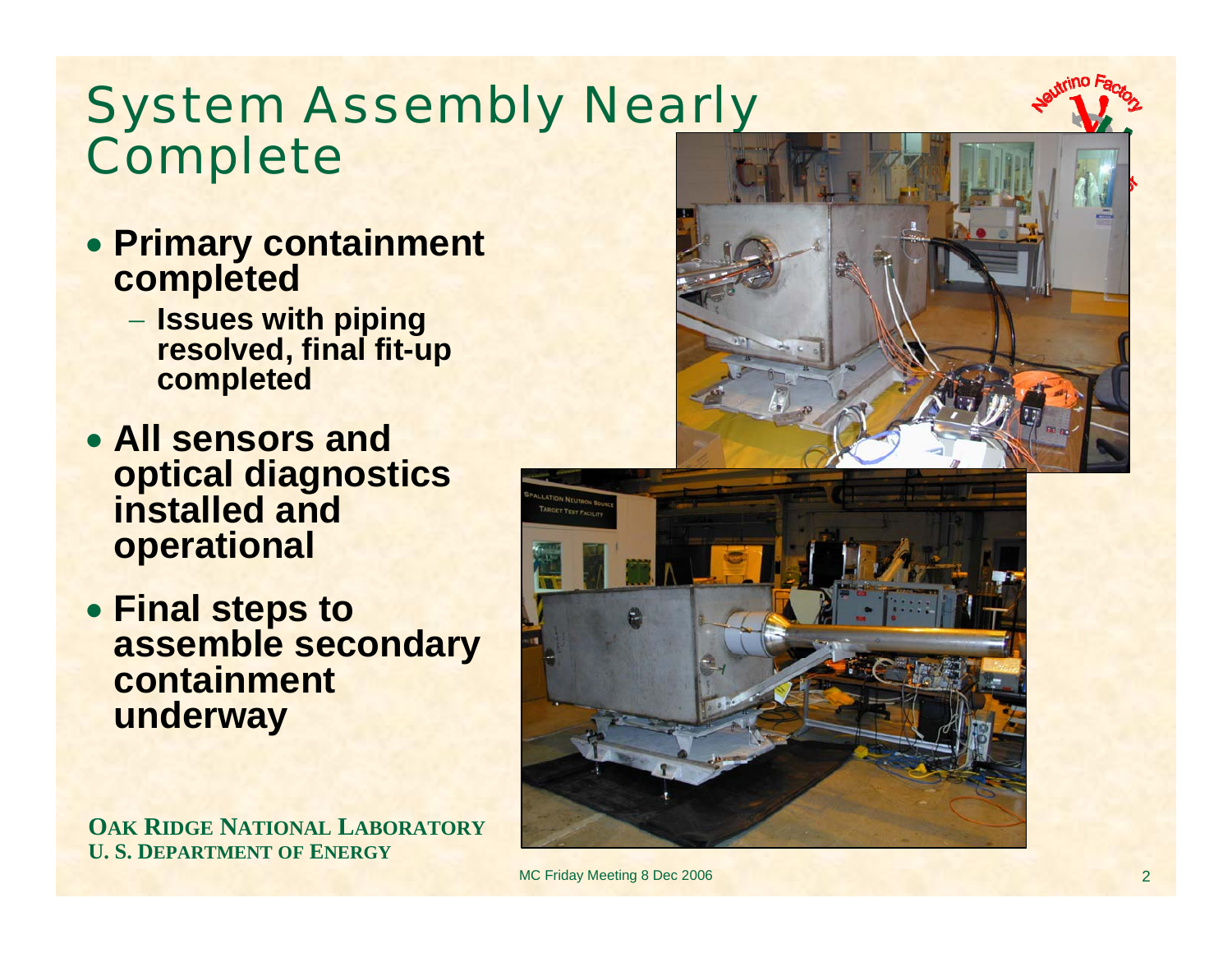# SS Water Test Nozzles

- **Nozzle A – diameter reduction after bend, 2.5° nozzle angle**
- **Nozzle B – reduction before bend, 2.5° nozzle angle**
- **Nozzle C – test nozzle with reduction after**  bend, straight nozzle<br>tip, internally similar<br>to nozzle A
- **Nozzle D – nozzle A after reaming out the tip**

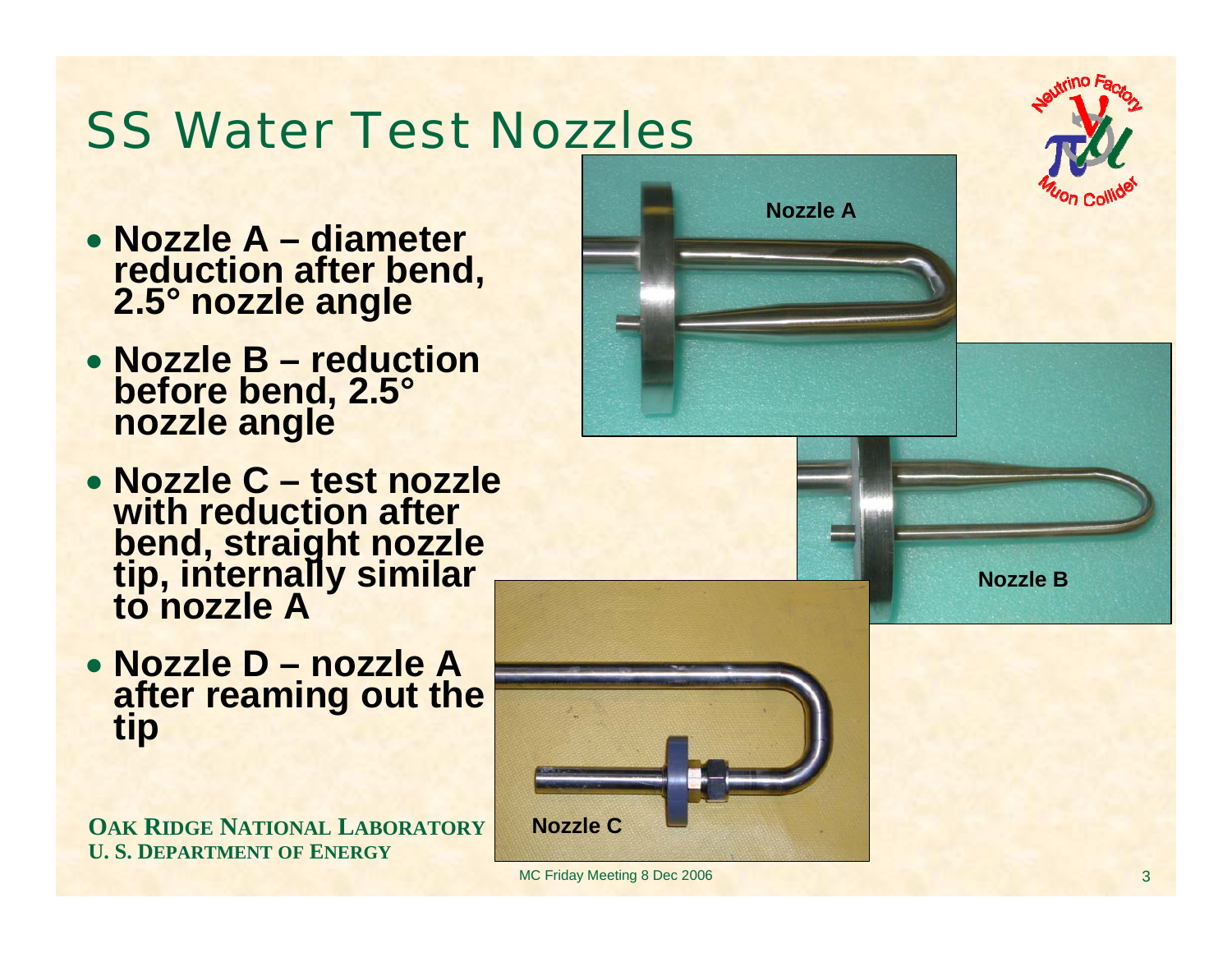### Results

• **Nozzle B spray worse than Nozzle A**

**Neither jet was acceptable**

- **Definite increase in jet diameter at higher velocities**
- **Nozzle C gave best results**
- **Water droplets on windows was a problem**

**OAK RIDGE NATIONAL LABORATORY**

**U. S. DEPARTMENT OF ENERGY**

**Nozzle A, 20m/s**



**Nozzle C, 20m/s**

MC Friday Meeting 8 Dec 2006





**Nozzle B, 20m/s**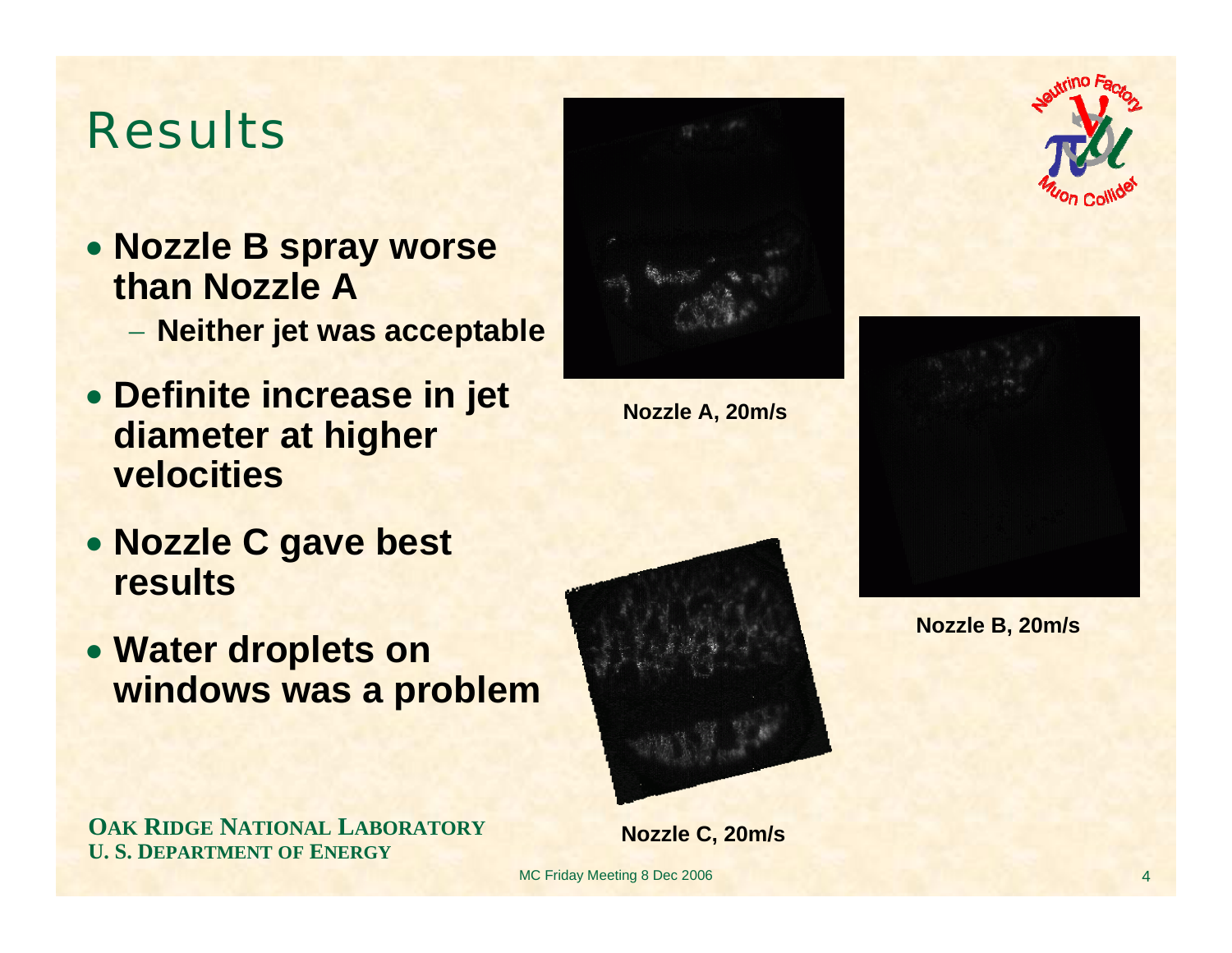#### Nozzle Issues

- **Flow path is a three-piece weldment**
	- − **Inlet tube**
	- **Nozzle flange**
	- **Short angled nozzle tip**
- **Change in direction required for beam to miss piping geometry**
- **Smooth path requires constant ID**
- **Investigation revealed SS nozzles had step in flow path (flange thru hole smaller than tube IDs)**

**OAK RIDGE NATIONAL LABORATORY U. S. DEPARTMENT OF ENERGY**





Dimensions in inches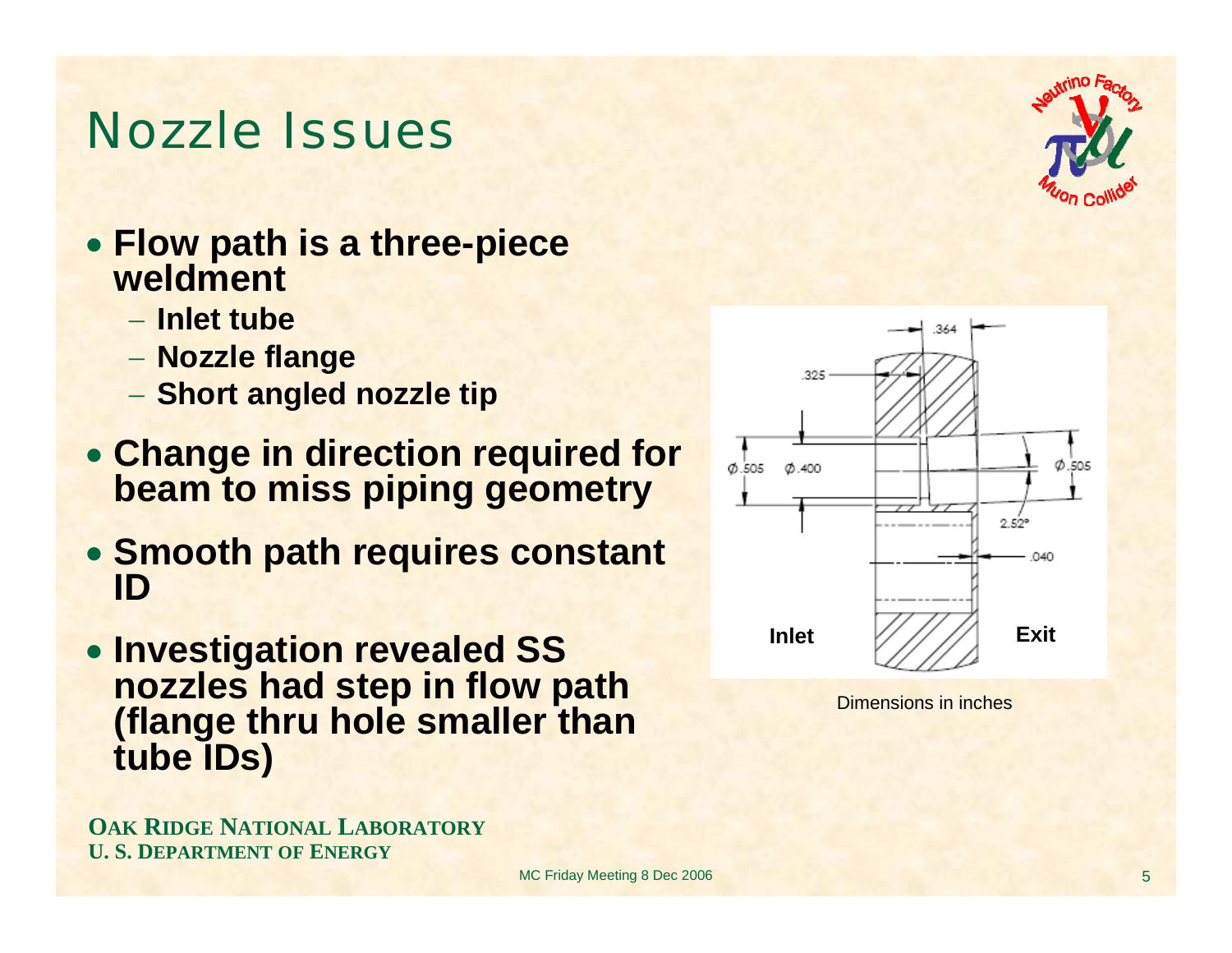#### Nozzle D Tested



- **Nozzle A was manually modified using drill bits to provide nearly constant ID from flange to tip**
- **Tests showed definite improvement, but still not satisfactory**
	- − **Field of view 5.5cm, so Nozzle D generates ~2cm jet**





**Nozzle A, 20m/s Nozzle D, 20m/s**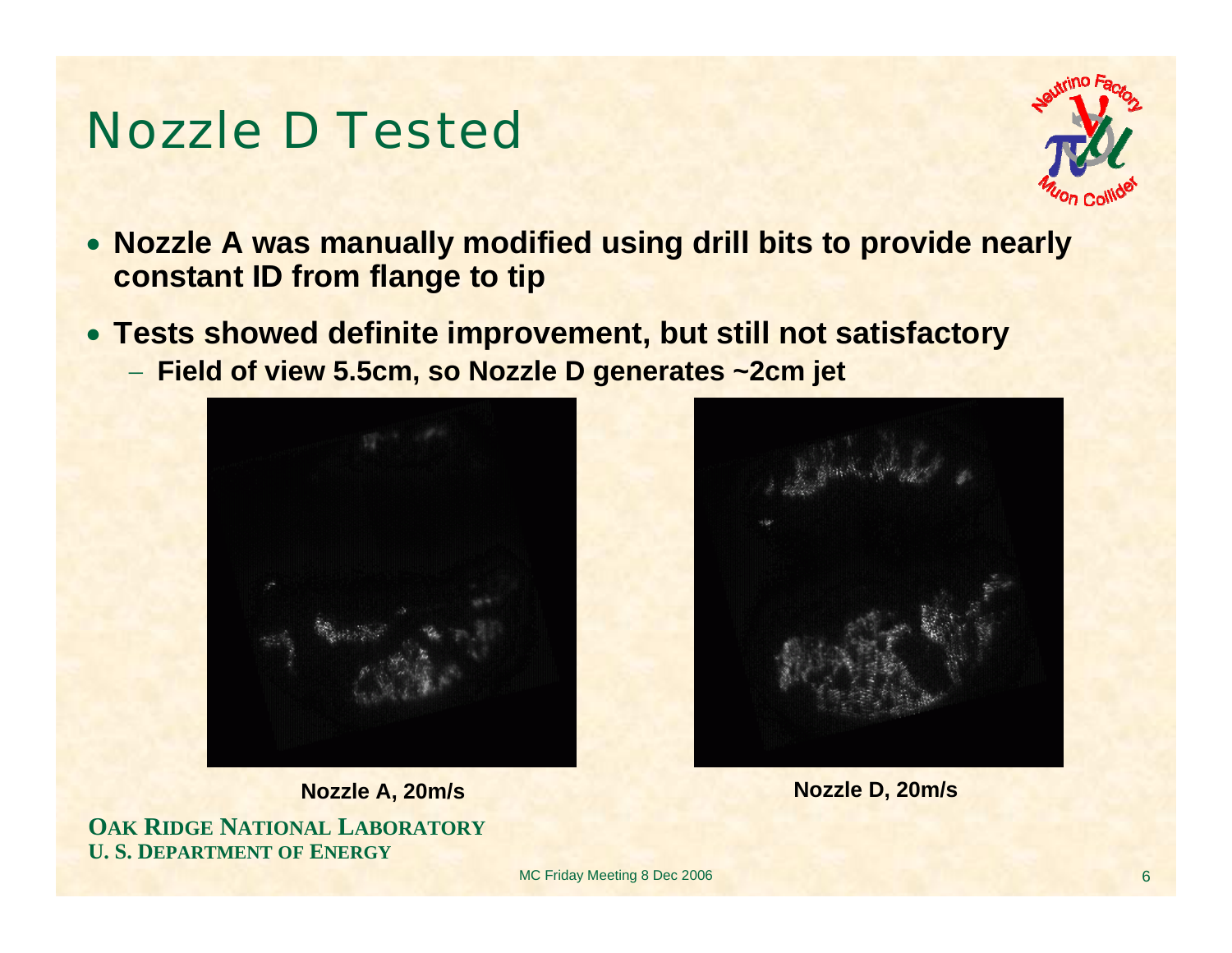### Path Forward



- **Water test results discussed among MERIT collaboration**
- **Best chance of success is to reproduce straight nozzle C**
	- **Changing direction just before nozzle exit has not proven to provide satisfactory results**
	- **Piping still requires "kink" to avoid beam, but new design will move kink in front of 180deg bend**
- **New nozzles will be fabricated with Ti, the actual design material**
	- **Enough Ti on hand to produce two configurations**
	- **Machining and drawings ready for a Ti nozzle A**
	- **Developing models and drawings for a new nozzle E**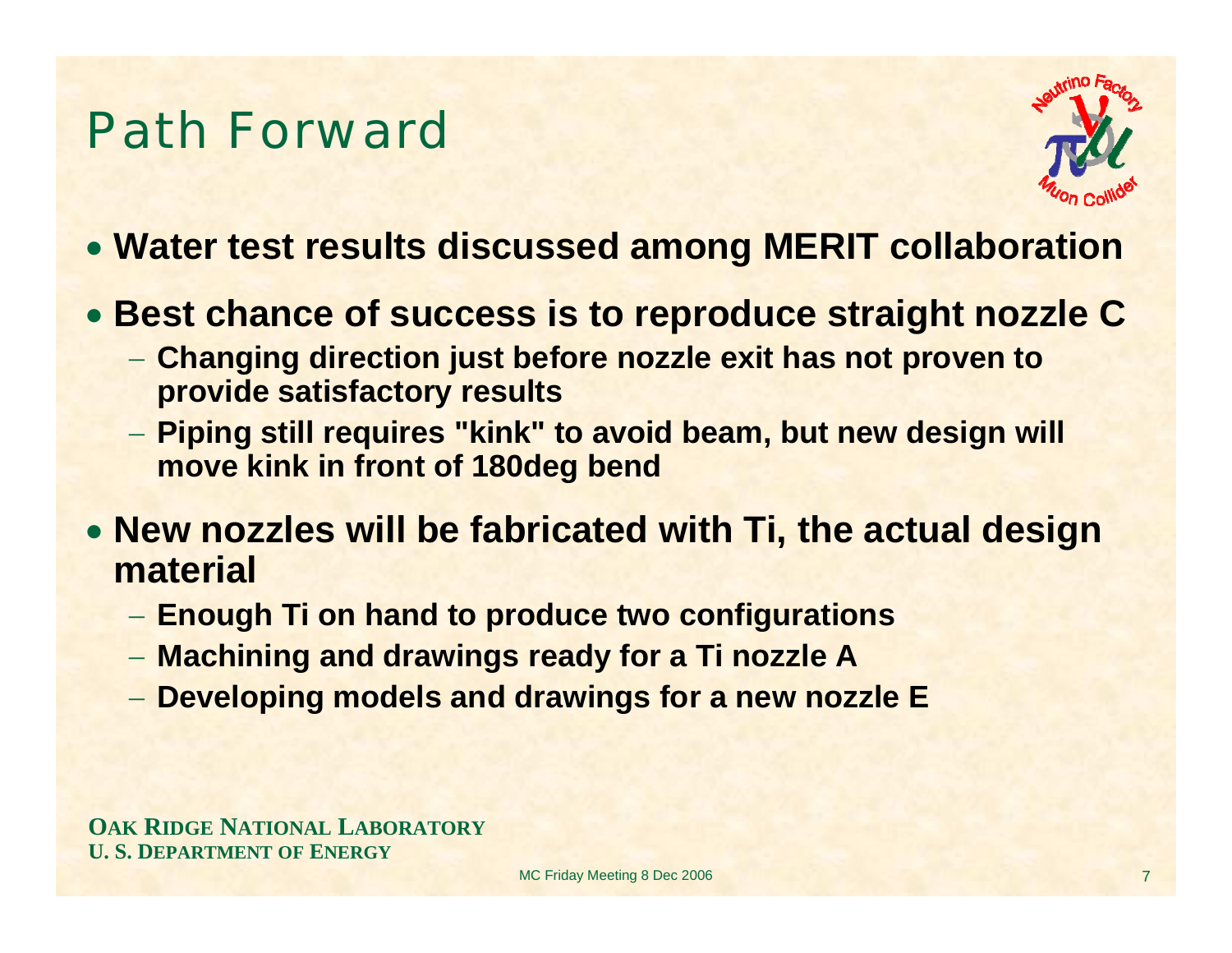# Nozzle E configuration

- **Straight flow path after 180deg bend**
- **"Kink" made prior to bend**
- **Nozzle angle and elevation being finalized**
- **Proceed with fabrication ASAP**



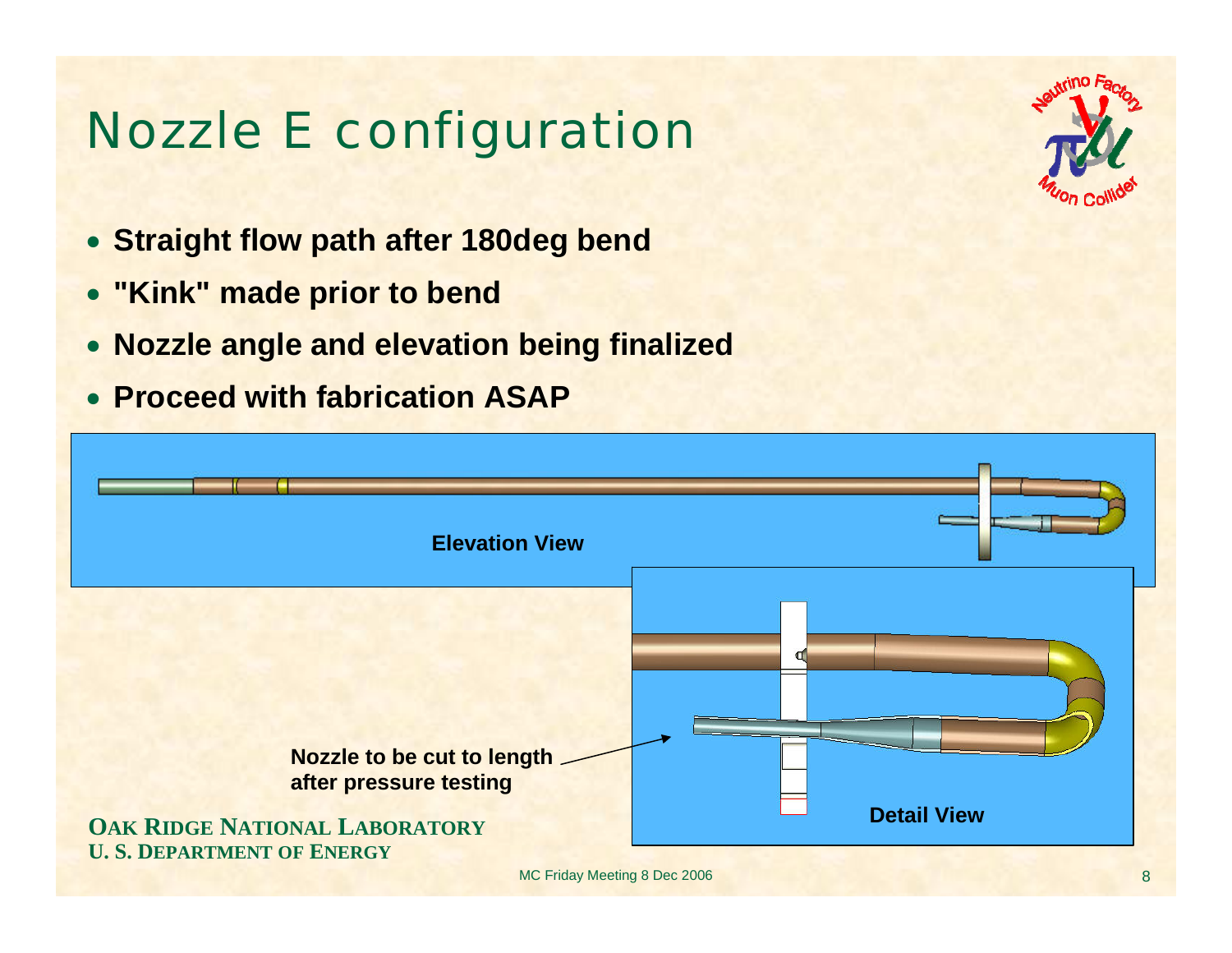# ORNL Readiness Review



- **Internal ORNL review held to determine if necessary steps are in place for mercury operations**
- **No issues noted as long as safety equipment is in place and operating procedures are followed**
- **MERIT collaboration discussing when to start Hg tests**
	- **Use existing nozzles or wait for Ti versions**
	- **Syringe has never been Hg tested**
	- **Cannot switch back to water after Hg introduced**
	- − **Have to consider waste issues**